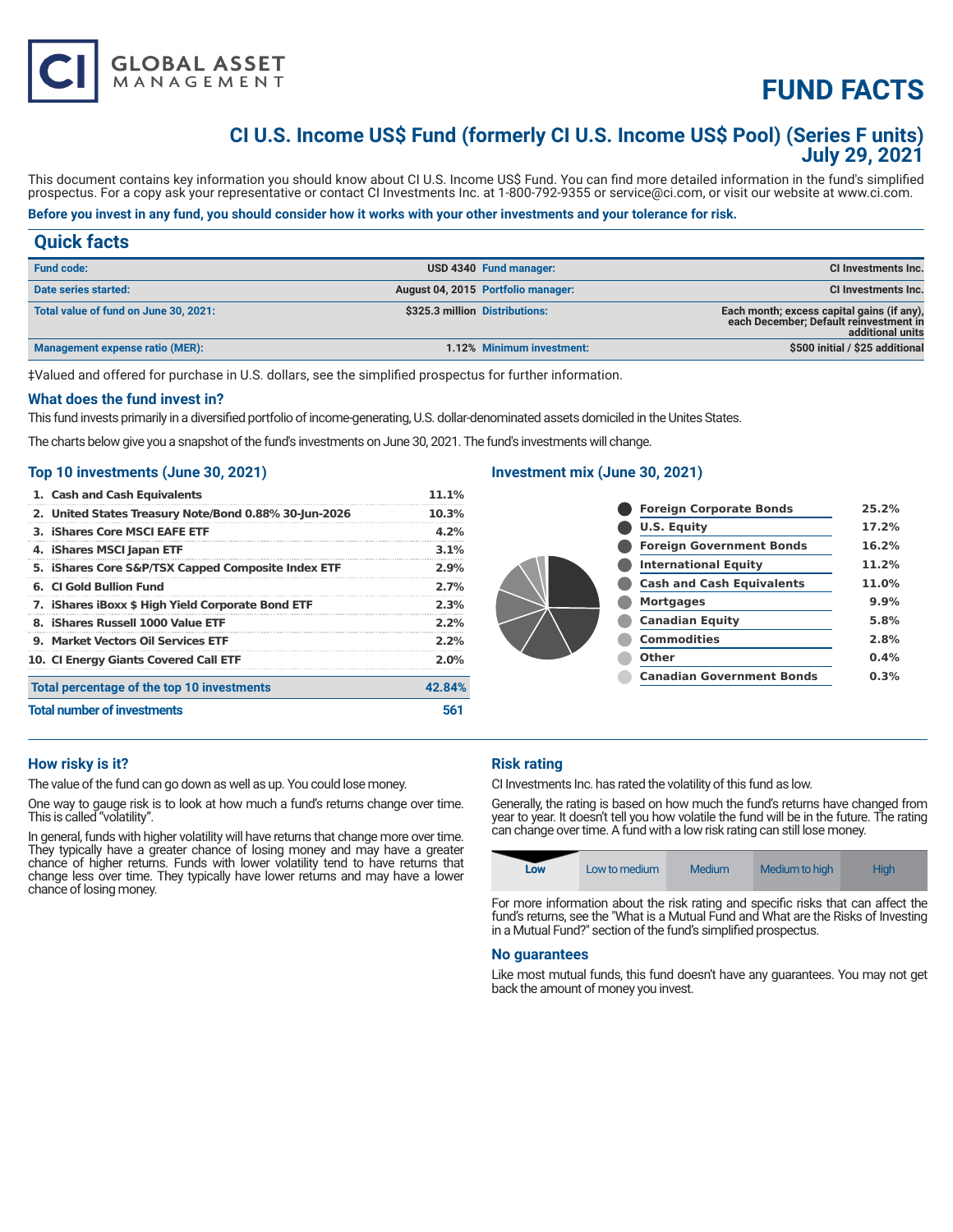## **CI U.S. Income US\$ Fund (formerly CI U.S. Income US\$ Pool) (Series F units)**

#### **How has the fund performed?**

This section tells you how Series F securities of the fund have performed over the past 5 calendar years. Returns are after expenses have been deducted. These expenses reduce the fund's returns.

#### **Year-by-year returns**

This chart shows how Series F securities of the fund performed in each of the past 5 calendar years. This fund series dropped in value in 1 of the last 5 calendar years. The range of returns and change from year to year can help you assess how risky the fund has been in the past. It does not tell you how the fund will perform in the future.



#### **Best and worst 3-month returns**

This table shows the best and worst returns for Series F securities of the fund in a 3- month period over the past 5 calendar years. The best and worst 3-month returns could be higher or lower in the future. Consider how much of a loss you could afford to take in a short period of time.

|                     | <b>Return</b> | 3 months ending | If you invested \$1,000 at the beginning of the period |
|---------------------|---------------|-----------------|--------------------------------------------------------|
| <b>Best return</b>  | 6.2%          | June 30, 2020   | Your investment would be \$1,062.                      |
| <b>Worst return</b> | $-3.4%$       | March 31. 2020  | Your investment would be \$966.                        |

#### **Average return**

As at June 30, 2021, a person who invested \$1,000 in this series of units of the fund 5 years ago now has \$1,316. This works out to an annual compound return of 4.8%.

#### **Who is this fund for?**

#### **This fund may be suitable for you if you:**

- want a fund with diversified investments in U.S. fixed-income and incomegenerating equity markets with potential for modest capital growth
- prefer to maintain a portion of your assets denominated and invested in U.S. dollars to avoid converting U.S. dollars to Canadian dollars and back again
- want an ongoing source of monthly U.S. dollar income<br>• are planning to hold your investment for the short an
- are planning to hold your investment for the short and/or medium term and can tolerate low investment risk

#### **A word about tax**

In general, you'll have to pay income tax on any money you make on a fund. How much you pay depends on the tax laws of where you live and whether you hold the fund in a registered plan, such as a Registered Retirement Savings Plan or a Tax-Free Savings Account.

Keep in mind that if you hold your fund in a non-registered account, fund distributions are included in your taxable income, whether you get them in cash or have them reinvested.